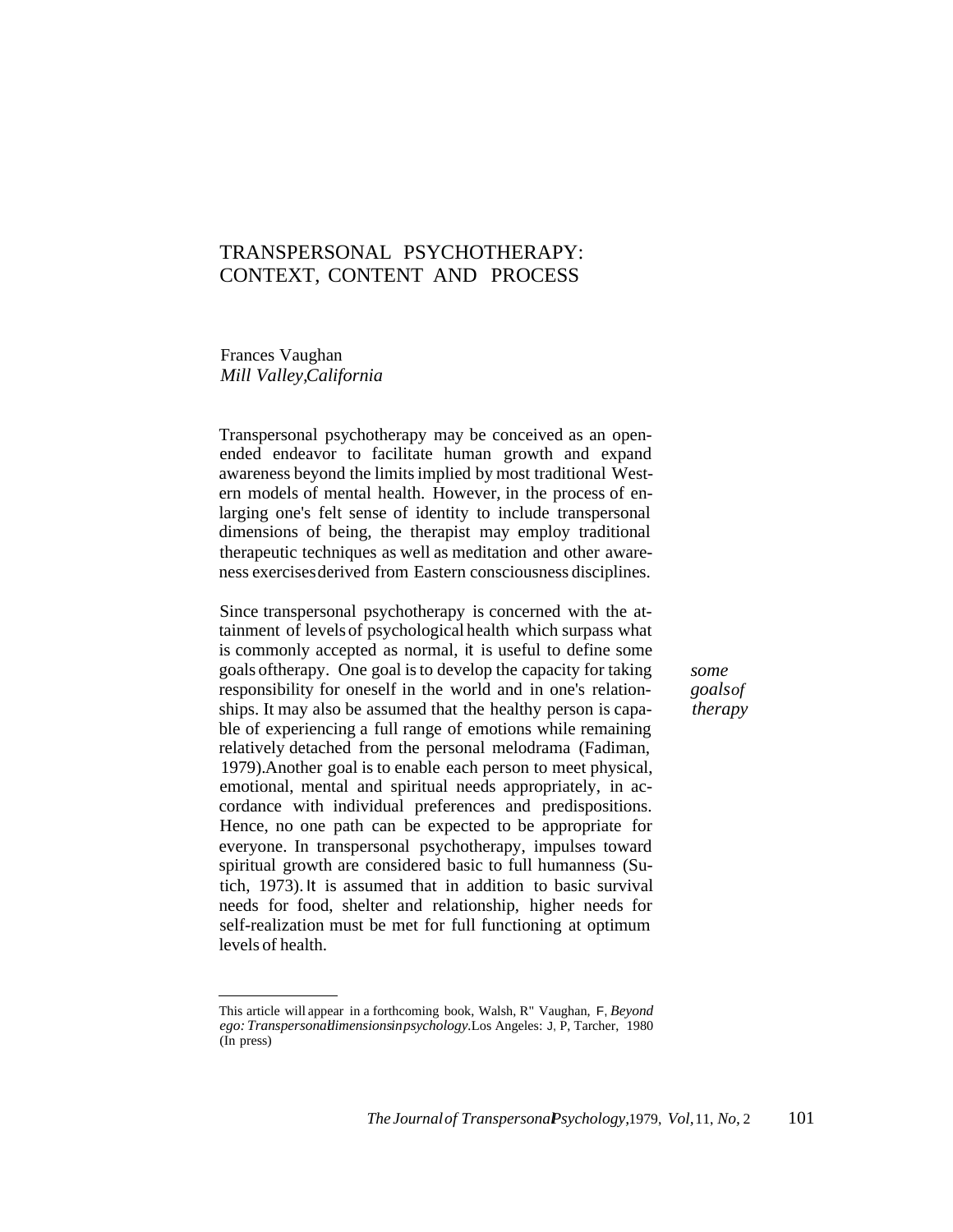From a transpersonal viewpoint, every client is seen as having the capacity for self-healing. In other words, the therapist does not cure an ailment for a patient, but enables a client to tap inner resources and allow the natural healing or growth process to occur. Furthermore, the human organism is seen as seeking to enhance and surpass itself in the process of selfactualization. This implies that it has potential for bringing into being those qualities and capacities that may be latent or undeveloped within the person experiencing conflict or stress. Beyond this is the possibility of self-transcendence or transpersonal realization in which the separate and isolated ego may be experienced as illusory, while the underlying oneness of existence is experienced as real.

The therapist need not share the client's views of reality in order to acknowledge them as subjectively valid. Since any point of view is necessarily relative and limited, the underlying ground of being remains indescribable to some extent. By recognizing the subjective nature of his/her own beliefs and subjecting them to closer examination, the client may break out of self-imposed limitations and constrictions of awareness. As partial identifications with limited views are discarded or transcended, the process of healing imaginary psychological splits, reintegrating disowned parts of the psyche, and resolving internal conflicts may be accelerated. Ideally, a transpersonal psychotherapeutic orientation supports a balanced integration of physical, emotional, mental and spiritual aspects of well-being. Given the above orientation, it is useful and necessary to make a distinction between transpersonal *content* or experience that may emerge in psychotherapy, and a transpersonal *context* within which the therapy is conducted. Since transpersonal psychotherapy may work directly on consciousness in order to alter the context in which life is experienced rather than attempting to change the contents of experience, defining these terms in relation to therapy is essential.

*integration of physical, emotional, mental, spiritual aspects*

*a balanced*

### **CONTEXT**

A transpersonal *context* in therapy is determined entirely by the beliefs, values and intentions of the therapist. For example, if a therapist intends to communicate attitudes that facilitate trust, and is comfortable with his/her own transpersonal experiences, the client may gain confidence in exploring these realms. What can take place in therapy is inevitably limited by the personal fears and beliefs of the therapist, just as it is limited by the readiness of the client to explore these realms. Therefore, in order to establish favorable conditions for transpersonal exploration, the therapist must be willing to handle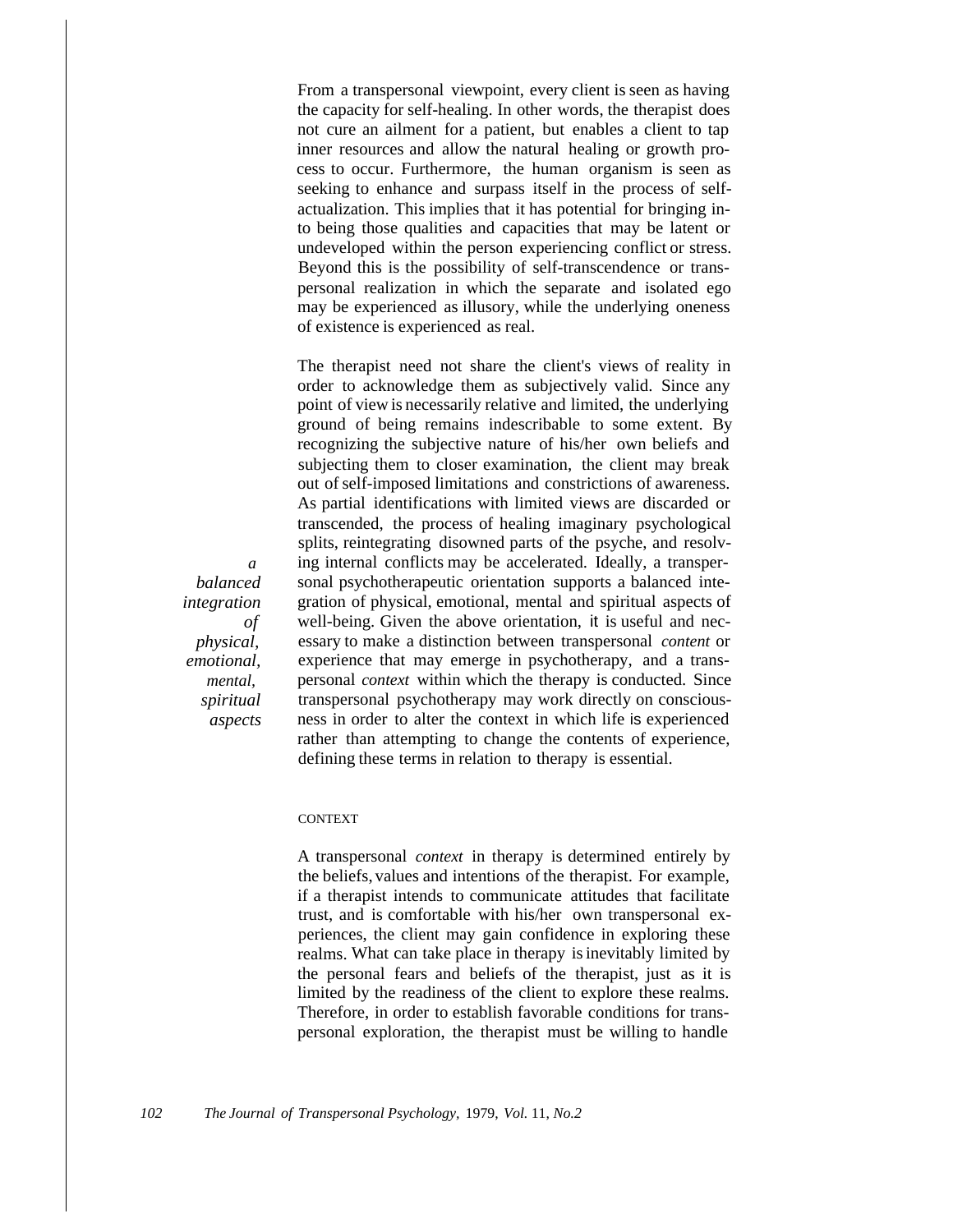any obstacles to self-awareness that may arise in the process. When, for example, a therapist identifies with an expanded sense of the self as the source of experience, the potential for healing in the therapeutic relationship is enhanced.

A transpersonal context also implies that the therapist is aware of the centrality of consciousness in determining the outcome of therapy. In transpersonal therapy, consciousness itself is both the object and the instrument of change. Thus the process is not concerned with problem solving *per se,* but in creating the conditions in which problems can either be solved or transcended as appropriate. In other words, the therapist is primarily concerned with having the client learn to handle problems and situations as they arise rather than resolving a particular situation in the client's life. The metaphor of the fisherman teaching a hungry person how to fish rather than simply providing a fish, is fitting. A transpersonal approach enables each person to tap his or her own inner resources, rather than providing insights, solutions or predetermined goals. The therapist's assumption here is that, given the opportunity, the inner wisdom of the organism will emerge as an integrating, healing force that the client can trust. Learning to recognize and trust those inner impulses toward wholeness and transcendence is part of the process-a task which may be popularly identified as getting in touch with the inner gum, guide, or higher self. The direction of searching in transpersonal psychotherapy, as in all enlightenment teachings, whether religious or psychological (Metzner, 1979), is inward.

Acknowledging the centrality of consciousness in psychotherapy implies that the state of consciousness of the therapist has a profound and far-reaching effect on the therapeutic relationship. For example, the relationship may be deepened by the therapist's awareness of the underlying oneness of all beings and his/her essential connectedness with the client. Recognizing the illusory nature of limited perceptions of reality and the infinite possibilities of expanding inner vision, the transpersonal psychotherapist may well view therapy as a process of awakening. Attaining an expanded state of consciousness as well as an expanded sense of identity and a transformed world view is implied as a possibility, depending on the client's willingness to let go of constricting beliefs and identification. Frequently this expansion may be facilitated by reversing customary patterns, *e.g.,* an overly assertive person may need to learn to be more compliant, whereas a very compliant person may need to learn to be more assertive. The person who believes "I have to make it on my own," may need to relinquish control and learn to accept support, whereas the person who is always seeking external support may need to come to

*the centrality of consciousness*

*effects of the therapist's state of consciousness*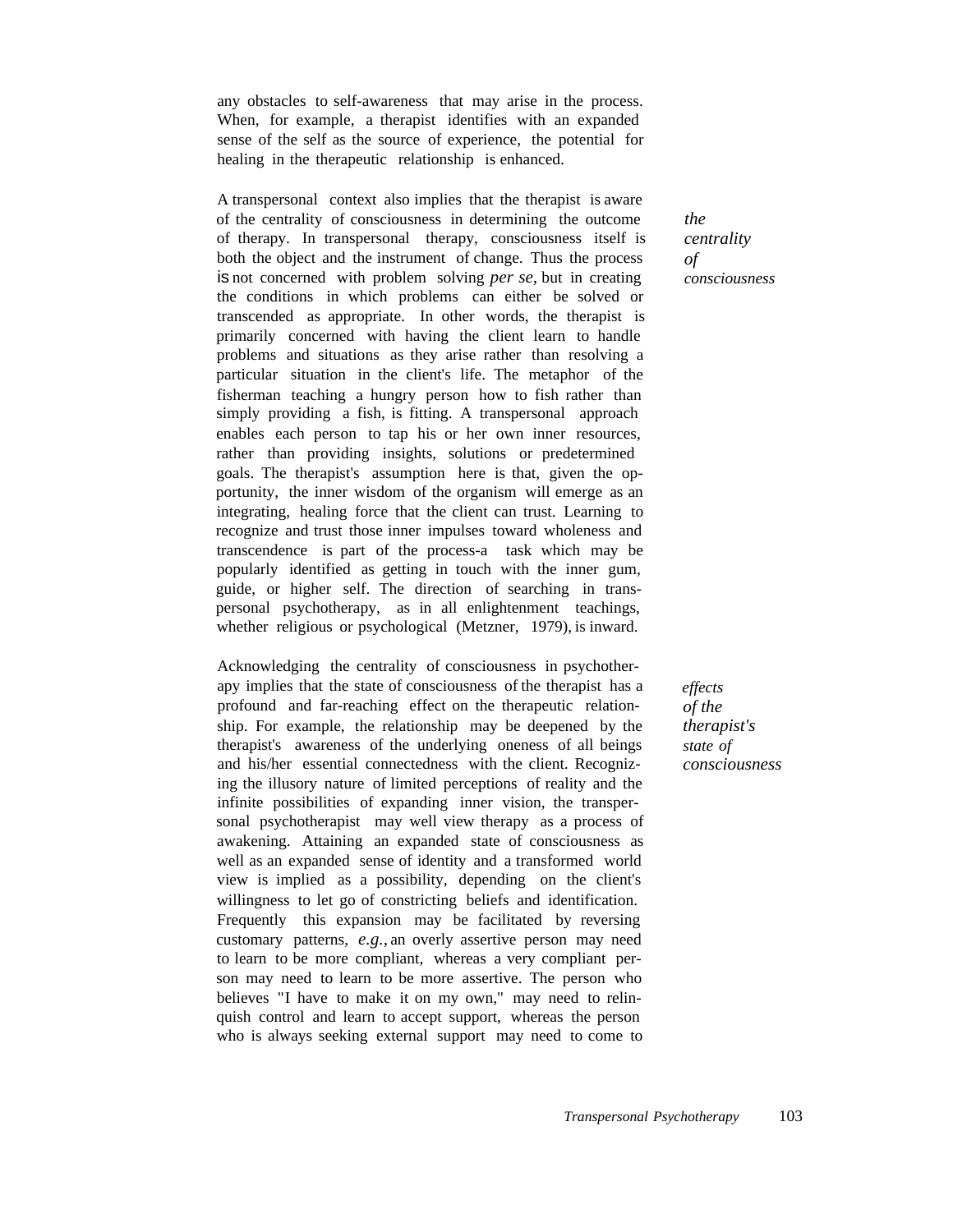terms with aloneness and learn to take responsibility for him! herself.

In a transpersonal context the therapist realizes that, although no particular method will necessarily lead to a transpersonal awakening or personal transformation, there is much that can be done to remove the obstacles to such experience. Clearly, if the therapist does not believe such change is possible, disbelief itself becomes an obstacle. Similarly, if the therapist believes that such a change takes years, it probably will. It seems, however, that the attainment of illumination or liberation. according to both Eastern and Western mystical teachings.can occur in an instant. It is therefore recommended that the therapist examine his/her beliefs about what is possible in order to prevent any unnecessary limitations from interfering with potential awakening.

The therapist creates a transpersonal context for psychotherapy by working with open-ended beliefs about the process. One such belief is the assumption that all thoughts, beliefs and values directly affect this process, regardless of whether they are expressed overtly or not. It is common knowledge that people in Jungian analysis have Jungian dreams, while those in Freudian analysis have Freudian dreams. In transpersonal psychotherapy clients are given the opportunity to experience transcendence and awakening. One psychiatrist, after becoming personally involved in a spiritual practice, noticed that his clients, for the first time in twenty years, began to voice their spiritual concerns, even though he did not mention his interest.

Establishing a transpersonal context may thus facilitate the exploration of trans personal *content* but does not require it. The content of therapy is generated by the client and consists of whatever problems, experiences and concerns the client brings. The therapist may use dream work, guided imagery, inward focusing or any number of techniques useful for evoking transpersonal content, but the techniques themselves do not define either the context or the content as transpersonal,

## CONTENT

Transpersonal *content* refers to any experience in which an individual transcends the limitations of identifying exclusively with the ego or personality. Transpersonal content also includes the mythical, archetypal and symbolic realms of inner experience that can come into awareness through imagery and dreams. Although the therapeutic value of transpersonal experience has been explicitly acknowledged by Jung (1973) and

*the role 01 belief, disbelief and openended belief*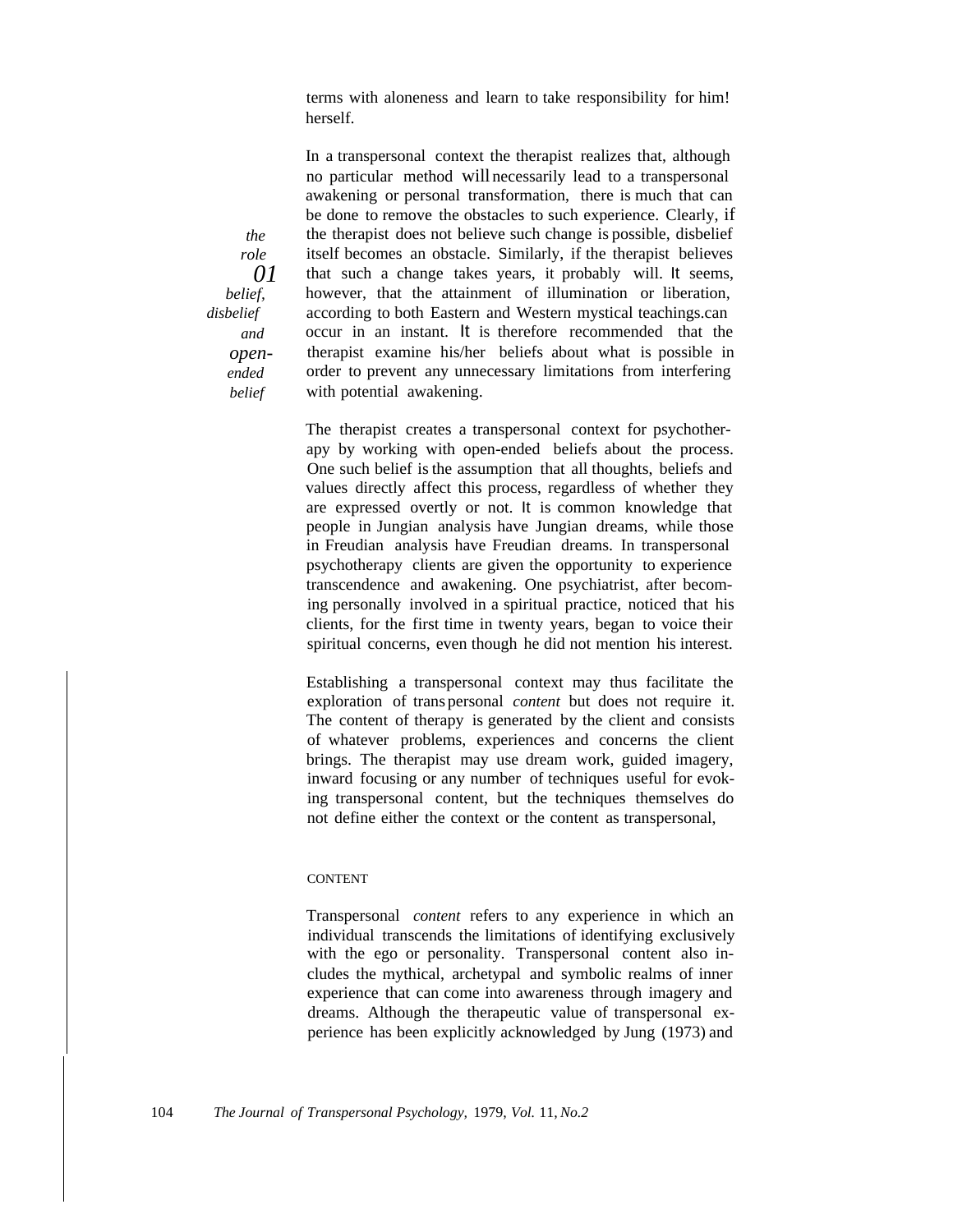other Western psychotherapists, the attainment of transpersonal experience is not the aim of trans personal psychotherapy *per se.* Such experiences, though not valued as ends in themselves, are accepted as healthy and potentially valuable for human development. They are particularly useful in facilitating disidentification from superficial roles and distorted self-image. When transpersonal experiences are affirmed, validated and integrated as meaningful aspects of the totality of oneself rather than being repressed or avoided, they tend to bring up fundamental questions concerning the nature of reality and one's true identity. Thus a person who comes to therapy concerned about a personal relationship that is unsatisfactory may be encouraged to examine the beliefs that limit awareness of options for change within the existing structure as well as exploring the possibility of creating new forms that would allow for fuller self-expression and mutual growth. Working in depth with clients, therefore, cannot be divorced from questions of values. Belief systems may be subjected to intense examination and discarded or revised as appropriate. Nevertheless, transpersonal psychotherapy does not attempt to establish the validity of any particular belief system. Indeed, the willingness to question all beliefs and assumptions concerning our essential nature is fundamental to expanding our knowledge of this field.

The content of therapy is never exclusively transpersonal, since it invariably reflects the full spectrum of the client's life experience. When defined by its content, therapy may be addressed to different levels of consciousness, according to the predominant themes. Thus therapy at the ego level addresses problems of coping with life and getting what one wants in the world, while therapy at the existential level is predominantly concerned with questions of authenticity, meaning and purpose. At the transpersonal level therapy approaches the possibility of transcendence.

### **PROCESS**

From a transpersonal perspective the *process*of moving from one stage to another, although clearly not a linear progression in time, may be conceptualized as follows (Vaughan-Clark, 1977).

Psychotherapy at the ego level may be considered as a stage of development concerned with *identification.* At this stage the client is likely to be concerned with developing ego strength, raising self-esteem, and letting go of negative patterns of self-invalidation. Bugental (1978) has observed that most

*a willingness to question beliefs and assumptions*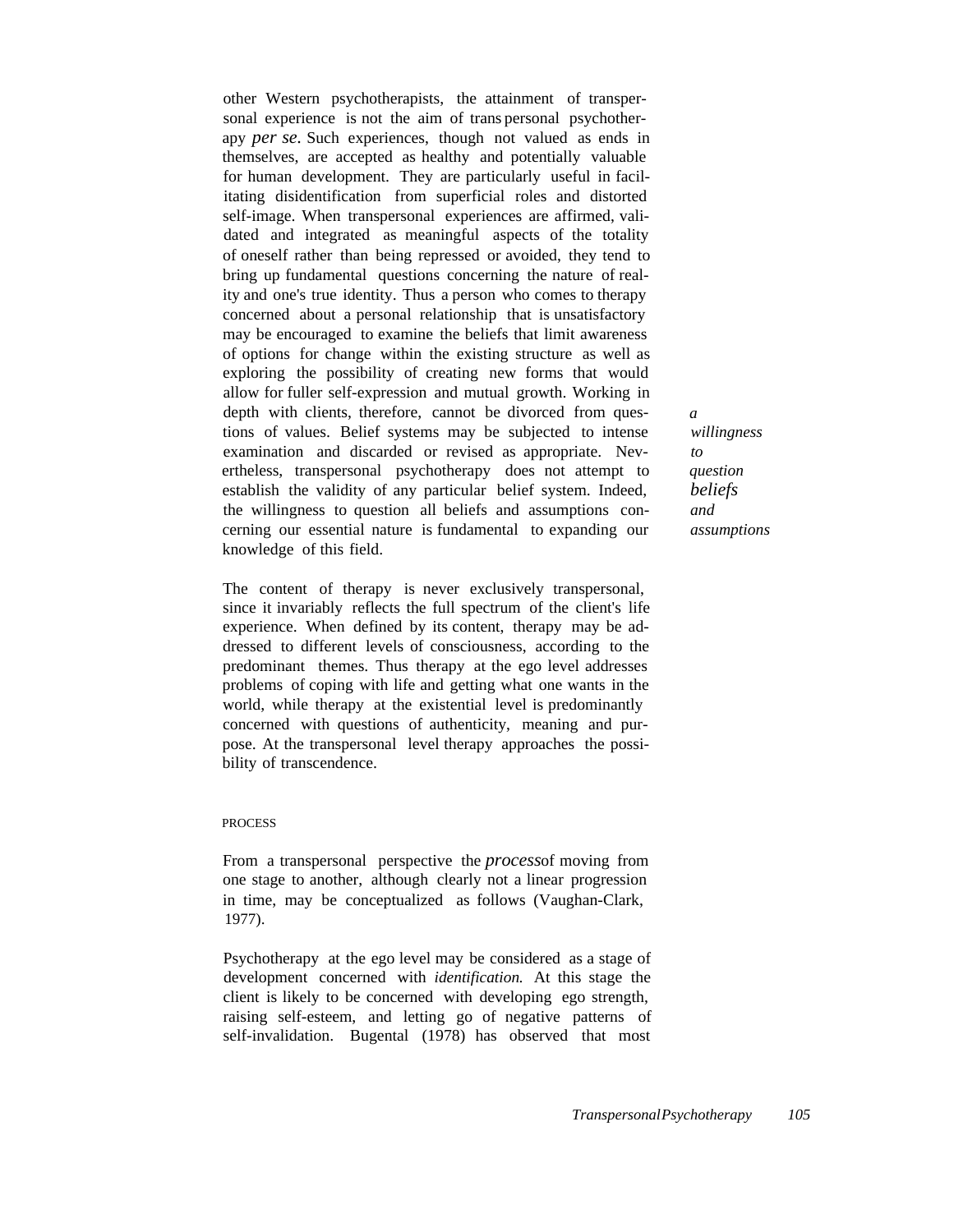*identification, responsibility, and selfdetermination*

*disidentification, ego-death, and liberation*

*selftranscendence and transpersonal awareness* people operate out of unexamined ideas of their own identities. He therefore attempts to bring these self-conceptions to consciousness, and says, " ... many of my interventions are designed to challenge existing self-pictures and to suggest enlarged awareness of being." As one begins to identify and own feelings, thoughts, and previously rejected or projected parts of the self, one can assume responsibility for who one is and for the consequences of the choices one has made. The successful completion of this stage implies an awareness of freedom and a shift from other-direetedness to self-determination.

A second stage in the process of transpersonal awakening is one of *disidentification.* As Assagioli (1965) noted, "We are dominated by everything with which our self becomes identified. We can dominate and control everything from which we disidentify." Wei Wu Wei (1970) says, "As long as we are identified with an object, that is bondage." Work at this stage corresponds to work at the existential level, where the individual confronts basic questions of meaning and purpose in life, and begins to disidentify from roles, possessions, activities, and relationships. At this stage success in terms of ego goals or personal gratification is often felt to be meaningless. A confrontation with the existential reality of death and aloneness may lead to despair or resignation. At this stage the self is experienced as an independent entity confronting a world devoid of meaning. Resolution of this level in transcendence involves a kind of ego death, which means further disidentification from both outer and inner definitions of oneself. While owning that one has a body, feelings, thoughts and points of view, one recognizes that one is no-thing. When one begins to disidentify from the ego and identify instead with the transpersonal self or the detached observer of one's psychological processes, the process of inner liberation is set in motion.

When the transpersonal self is recognized as the context of all experience, a distinction can be made between consciousness and the objects or contents of consciousness. Thus changing thoughts and emotions may be observed as contents of consciousness, and all experience may be held as the content of pure unchanging transpersonal awareness. When this occurs, one reaches the stage of *self-transcendence,*wherein the whole personal melodrama becomes lesssignificant. At this point one no longer experiences oneself as totally isolated, but as part of something larger, inherently connected, and related to everything. The realization that one exists as a web of mutually conditioned relationships and that one is absolutely connected with all of existence may be, as Leonard (1978) suggests, the next step in human evolution. With this realization a significant shift in the sense of identity may take place, and this shift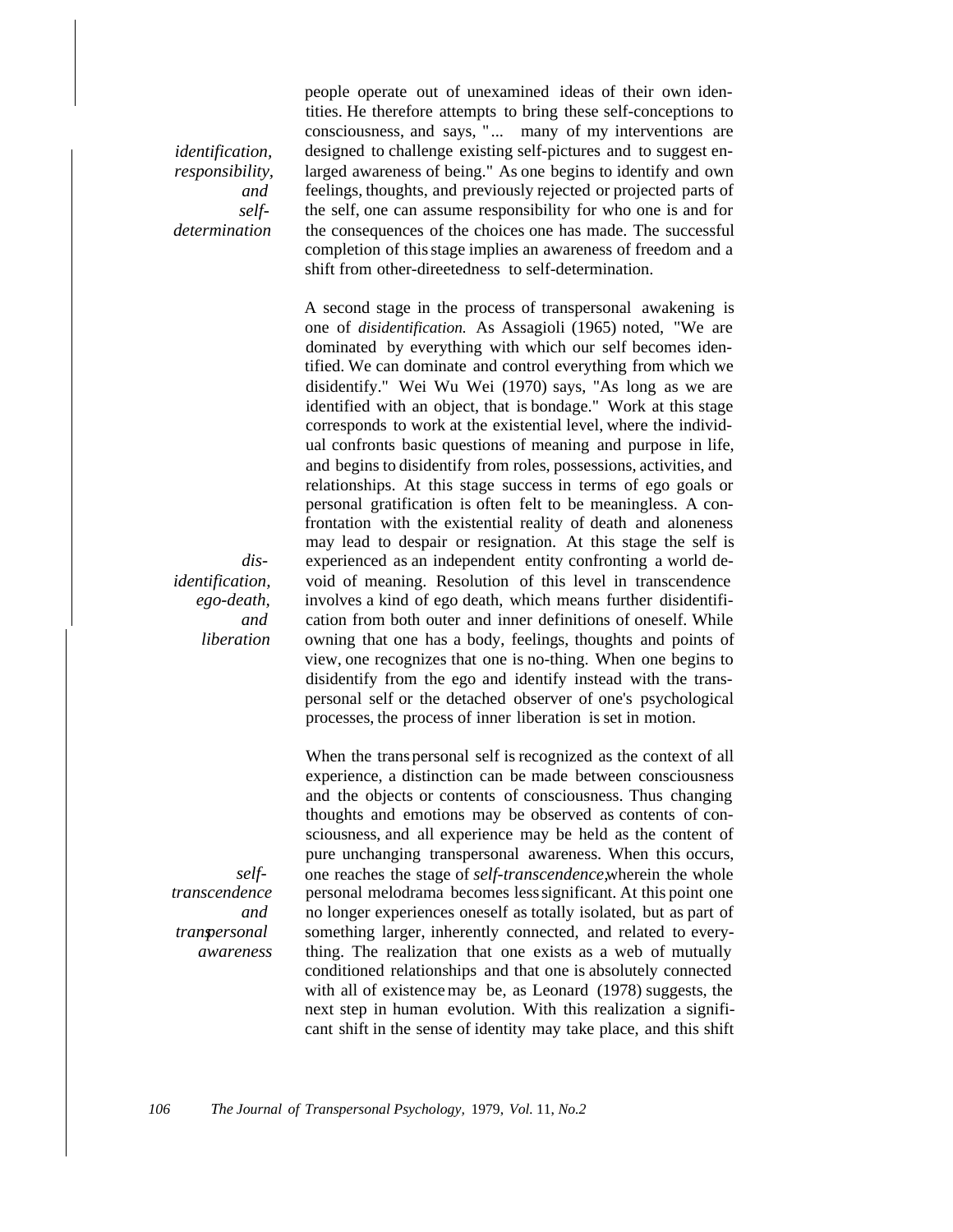may be incomprehensible to one who has no experiential understanding of this phase (Vaughan, 1979).

This transpersonal world view is supported by both modern physics and Eastern mysticism (Capra, 1975),which describes the universe as a dynamic, intricate web of relationships in continuous change. As one becomes aware of the transpersonal dimension of being, values and behavior tend to change. Problems that remain insoluble at the ego level may now be transcended. For example, inappropriate behavior motivated by fear, regardless of whether it be fear of loss, rejection, failure or whatever, changes automatically when one begins to see such fears as founded on the illusory identification with ego as a separate self-existent entity.

Fear itself may be held as a *content* or object of consciousness. Only when one becomes identified with it does it appear insurmountable. In acknowledging the transpersonal self as *context* rather than content, any content may be perceived as acceptable and useful in the process of evolving consciousness. Thus a client working at the transpersonal level in therapy learns to witness his/her experience and state of mind, letting it be and accepting it as part of a process in which he/she willingly participates.

Reflecting on the changes she observed as a result of her work in transpersonal therapy (preceded by considerable experience with more traditional therapy), one client wrote, "I no longer examine *every* action and its motives in order to justify it and myself. I no longer *continually* measure my worth in terms of accomplishments or defined roles. I am no longer *frantically* involved in changing myself .... I have begun to gain a sense that my life (fate) is my path and to own the choices I have made on my way.... Two changes are: a much lowered anxiety level as I have developed a capacity for inner quiet, and a loss of my obsession with death and meaninglessness as I have realized birth and death as one." The Buddhist teaching that clinging and attachment cause pain and suffering is often relevant to such insight. The attachment to any particular experience or attempts to change one experience for another, *e.g.,*the frantic pursuit of pleasure and avoidance of pain, invariably results in continuing frustration and disappointment.

Even when a person has succeeded in disidentifying from ego roles derived from position in the world and from various mind states, he/she may still be subject to archetypal identifications such as healer, wise man, teacher, *etc.* As symbols which point beyond themselves, the archetypes are the fi*transpersonal awareness and changes in values and behavior*

*transpersonal self as context*

*insight and attachment*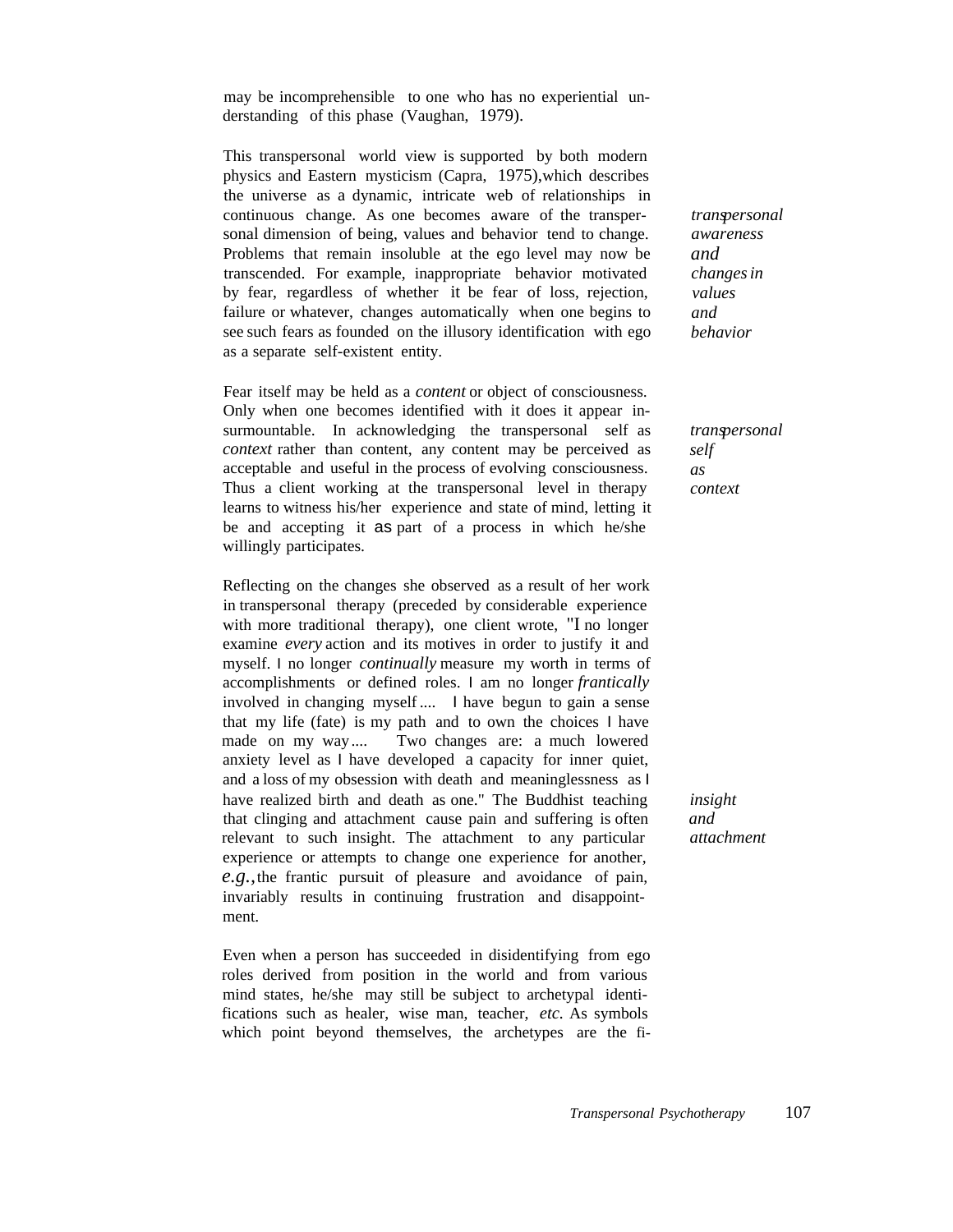nal pointers and also the final barriers to the direct imageless awareness of transpersonal consciousness (Wilber, 1977). Nonetheless, the symbolization of experience can be the means by which the self is released from constricting identifications. Although such symbolization facilitates this release by increasing awareness of the transpersonaJ potentials of the psyche, the symbols themselves can become obstacles if the ego mistakenly identifies with them. Writing about his own journey from traditional medicine to transpersonal healing, Brugh Joy (1979) says, "Initially, dreams, the Tarot and the 1 *Ching* are to make one more self-aware. As with any good teacher, they fall away as one enters more deeply into the states of direct knowledge."

*the expanded sense of identity* The successful outcome of transpersonal psychotherapy may be described as an expanded sense of identity, in which the self is viewed as the context of life experience, which in turn is held

as content. This shift in identity is frequently associated with a shift in motivation from self-enhancement to service, implying less investment in the achievement of specific ego goals and a predominant motivation for participation and service in the world. One is likely to be more accepting of all life experience and develop increased tolerance for paradox and ambiguity. Inner and outer experience becomes harmonious and congruent. Although there is no way of measuring increased compassion,

generosity, inner peace, and the capacity for love and relatedness in the world, these qualities of being tend to be manifested as a result of transpersonal work. Once a person has awakened to the transpersonal dimensions of existence, life itself may be held in a different perspective. A new sense of meaning may well be the content derived from the newly experienced transpersonal self as context. Although a transcendent experience *per se* is not necessarily required for the development of this awareness, it frequently seems *to* accelerate the process of disidentification and awakening.

For example, one woman who was in therapy during a mid-life transition, described the following experience while focusing on inner imagery:

I am ready for the inward journey and I see myself on a country road walking through meadows. The weather is clear and sunny. There appears to be above me a sort of capsule interpenetrating the view of the country landscape as if two films were being simultaneously projected on a screen. I get into the capsule but I don't like the feeling. I feel apprehensive.It lifts me up and appears to pierce through a membrane, only it doesn't really piercethe membrane. The membrane seems *to* open from the

*as pointers and barriers*

*symbols*

*transcendent experience and awakening*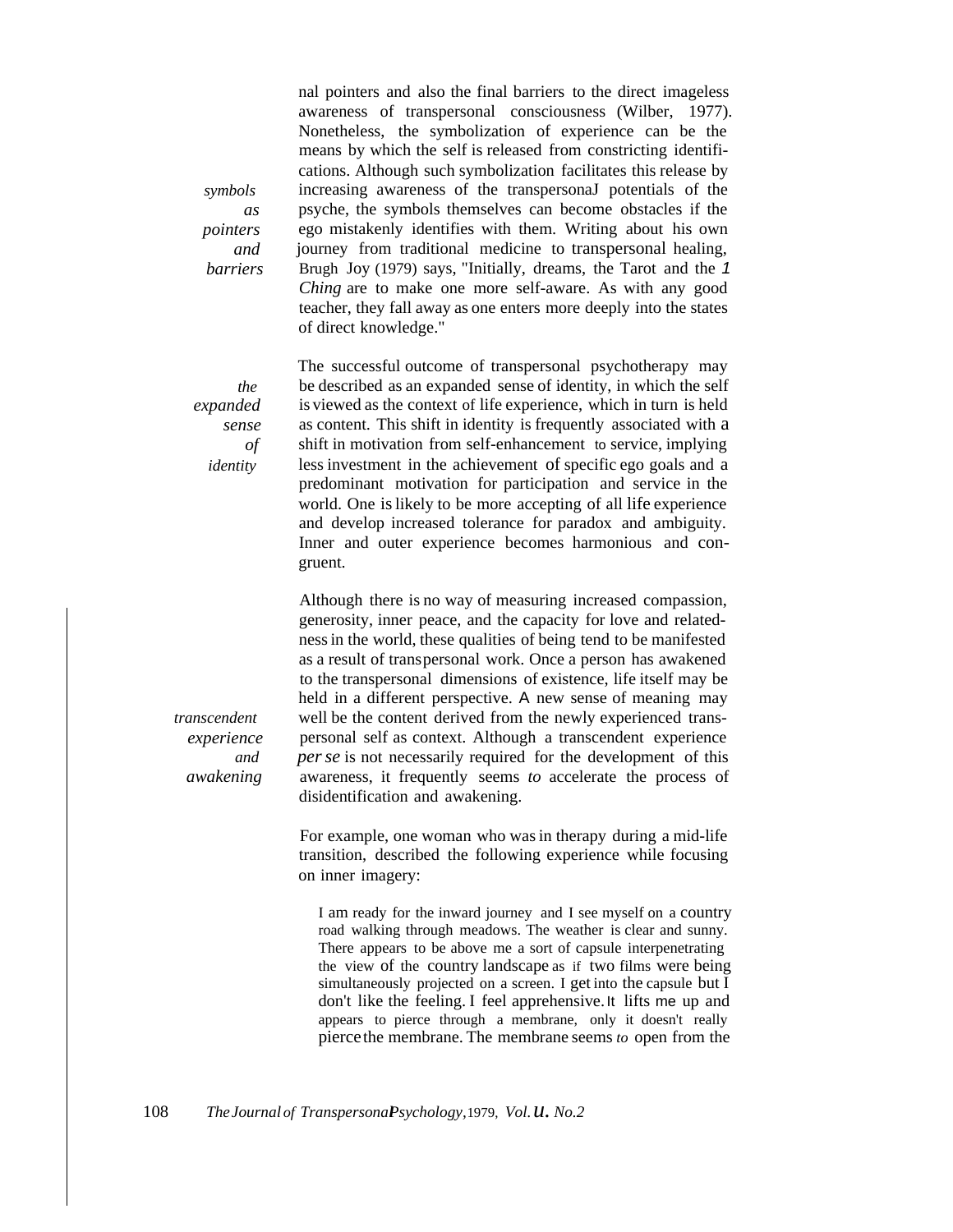other side. On the other side there is nothing-just clear radiant space. I am no longer in a body or a capsule. I am pure awareness of space.

This particular person had no previous experience of contentless consciousness, nor was she acquainted with Eastern traditions that describe the self as emptiness or no-thing. Yet her imagery was profoundly moving and allowed her an unexpected glimpse of transpersonal experience.

Paradoxically the experience of disidentification and transcendence and the awakening to the transpersonal self also tends to be accompanied by a sense of personal freedom and a renewed sense of inner directedness and responsibility. The actual process by which these desirable outcomes in therapy are attained flows out of the context established by the therapist, and is equally determined by the content of the sessions provided by the client. Thus the process may be said to be mutually determined in the therapeutic relationship between therapist and client. The therapist serves the client best by establishing the broadest possible context, allowing the client to handle any content that may emerge. Thus the transpersonal psychotherapist attempts to provide the optimum conditions for the client to explore as deeply as possible the wellsprings of trans personal consciousness.

*mutual determination in the therapeutic process*

## **REFERENCES**

- ASSAGIOLIR. *Psychosynthesis*. New York: Hobbs Dorman, 1965.
- BUGENTALL, *Psychotherapy and process: Thefundamentals of an existential-humanistic approach.* Reading, Mass.:Addison-Wesley, 1978.
- CAPRAF. *The Tao of physics*. Boulder, Co.: Sharnbhala, 1975.
- FADIMAN,J. The transpersonal stance. In M. G. Mahoney (Ed.), *Cognition and clinical science.* Elmsford, N.Y.: Pergamon Press, 1979.
- JOY, W.B. *Joy's way: A map for the transformational journey.* Los Angeles: J.P. Tarcher, Inc., 1979.
- JUNG, CG. *Letters.* G. Adler (Ed.) Princeton, N.J.: Princeton Univ. Press, 1973.
- LEONARDG. *The silent pulse*. New York: Dutton, 1978.
- METZNERR. *Know your type: Maps of identity*. Garden City, N.Y.: Anchor Press/Doubleday, 1979.
- SUTICH,A. Transpersonal therapy. J. *Transpersonal Psychology,* 1973,5,1, 1-6.
- VAUGHAN-CLARK, Transpersonal perspectives in psychotherapy. J. *Humanistic Psychology,* Spring 1977, 17, 69-81.